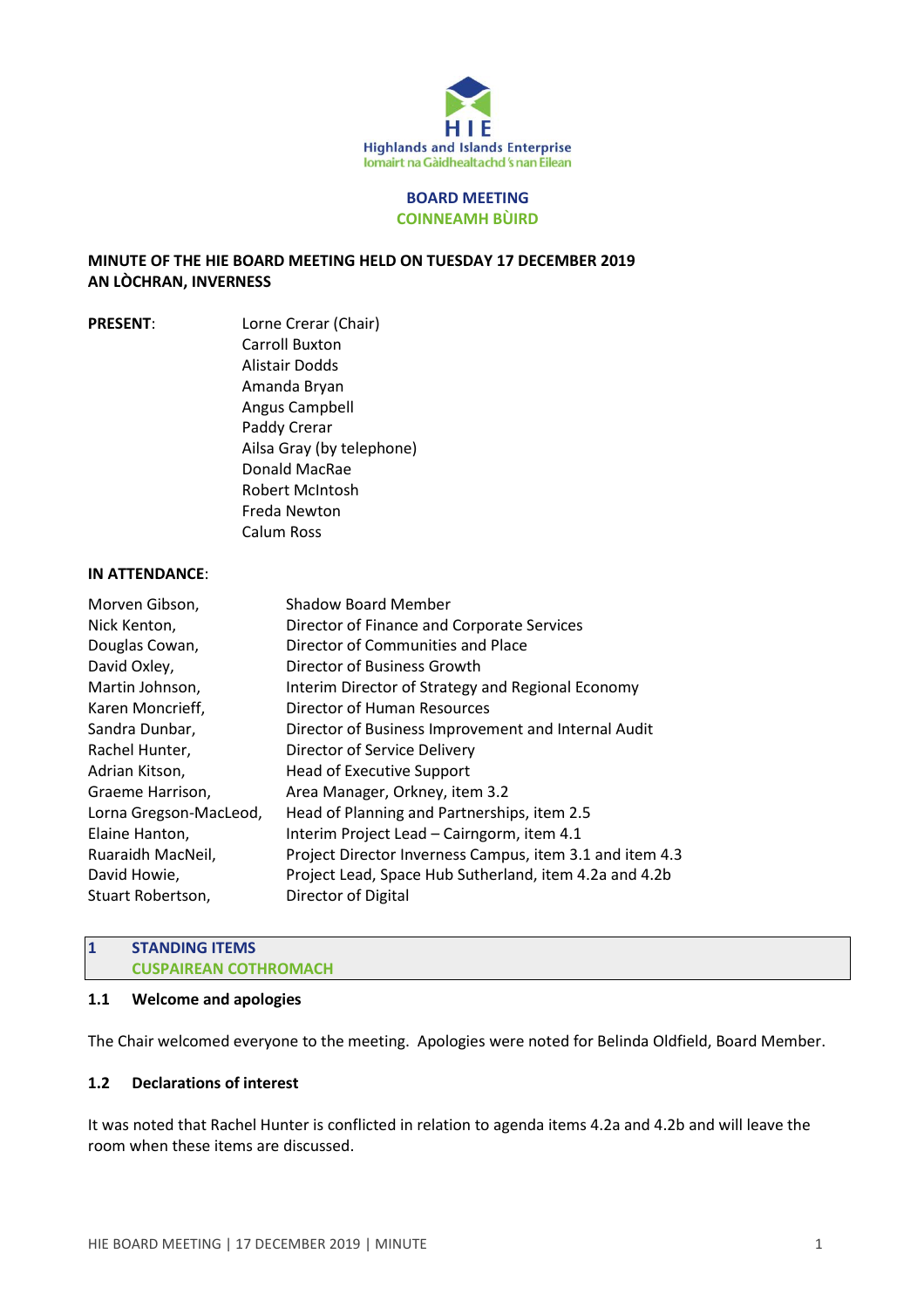# **1.3 Minute of Board meeting held on 29 October 2019**

The minute was approved.

# **1.4 Matters arising from the minutes and Action Grid**

There were no matters arising from the minutes and action grid that were not covered in the meeting agenda.

# **1.5 Chair and Chief Executive update – November 2019**

The Interim Chief Executive reported current issues with CS Wind and Argyll Creamery. CS wind at Machrihanish has announced a gap in production and potential redundancies on the site. There has been 20 redundancies and they are awaiting word of an order in Spring 2020. No formal announcement has been made to close although this remains a possibility. In relation to Argyll Creamery, an attempt at a buyout had failed however a deal had been agreed with First Milk to ensure that milk was transported to market at no cost to farmers.

*[Paragraph removed in the interests of the effective conduct of public affairs.]*

*[Paragraph removed in the interests of the effective conduct of public affairs.]*

*[Paragraph removed in the interests of the effective conduct of public affairs.]*

Enterprise and Skills Strategic Board, a meeting of the Chairs and Chief Executives had taken place and this had been very positive. The Chief Executives have agreed to review opportunities for potential shared services.

Cairngorm Mountain (Scotland) Limited, a meeting had taken place with the Interim Chief Executive and there had been a good winter opening launch event held on 7 December.

The Chair provided an update and outlined that he had visited Stornoway with the Interim Chief Executive. During the visit they met with Stornoway Port Authority and had visited the new HIE office. A resolution is being sought to property issues with a further visit planned for 17 February 2020.

The Chair has held positive meetings with the Interim Chief Executive and staff of Cairngorm Mountain Scotland Limited (CMSL). The main issue raised by CMSL was concern about comments attributed to a community group relating to operations at Cairngorm. A call has also taken place with the Cabinet Secretary for Rural Economy to provide assurance in relation to HIE activity at Cairngorm.

The Chair of HIE chaired a meeting of the Enterprise and Skills chairs on 28th November, a copy of the minutes of this meeting will be posted on Boardbooks. There is also a meeting on 9 January 2020 with Nora Senior and Chairs to discuss the agenda for the Strategic Board. A further chairs meeting has been convened for the end of February and will be chaired by Frank Mitchell, the chair of Skills Development Scotland. There will be three meetings per annum on a rotational chair basis and Nora Senior will attend. Going forward, it is planned the Chief Executives will also attend.

A meeting took place with Argyll and Bute Council and it was noted that good links need to be maintained.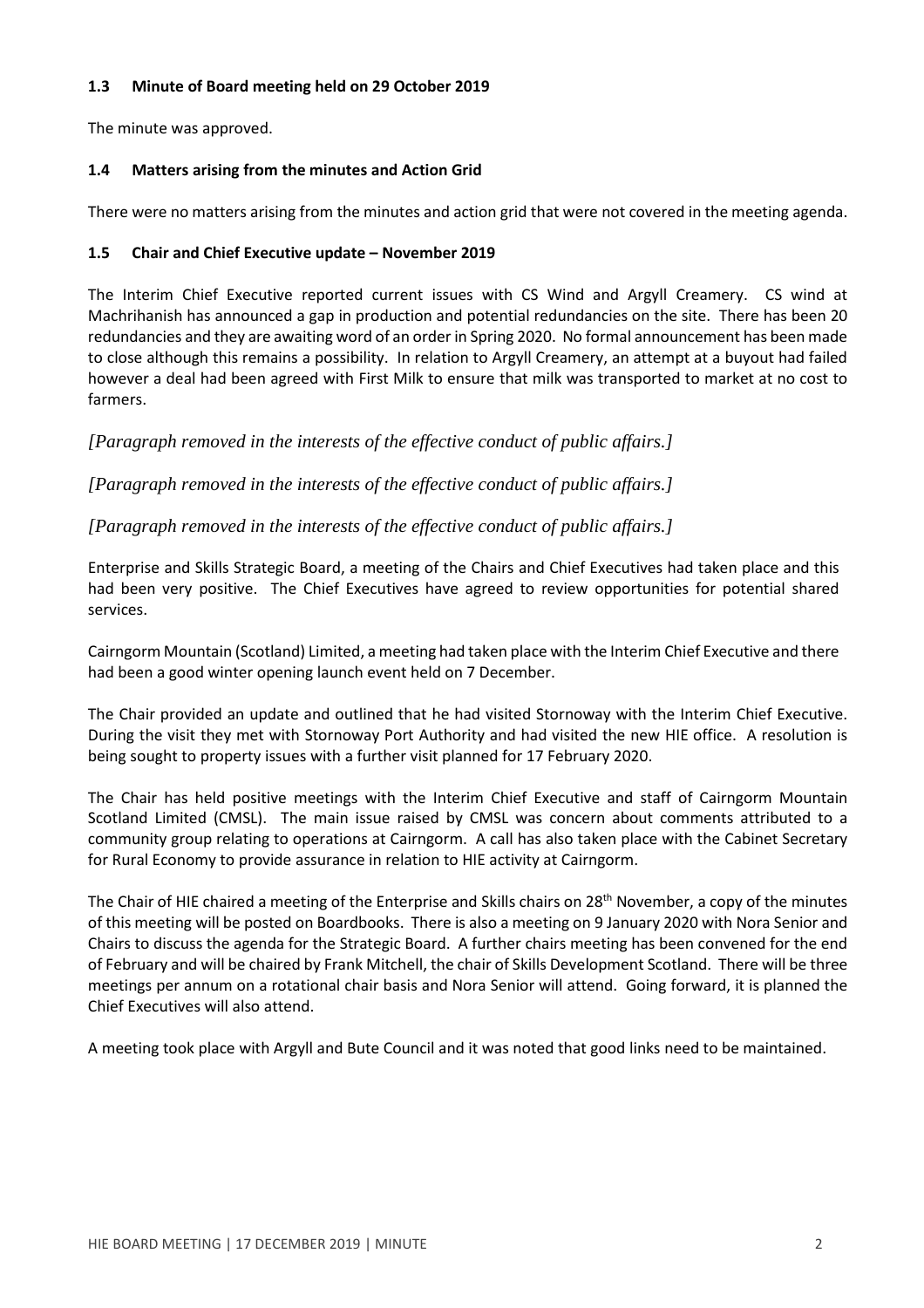### **2 RESOURCES AND GOVERNANCE GOIREASAN IS RIAGHLACHAS**

### **2.1 Financial Report**

The Director of Finance and Corporate Services updated the Board summarising the financial position for the eight months of the financial year to 30th November 2019.

The negative reserve has now been reduced to £1.4m a reduction from the £10.2m agreed as part of the overall opening capital budget. It was noted that capital expenditure on Cairngorm was proceeding at risk however the capital position is comfortable.

Revenue spend is running 3.5% behind straight-line with the negative reserve currently at £0.5m.

Key risks are as follows:

- *[Paragraph removed in the interests of the effective conduct of public affairs.]*
- *[Paragraph removed in the interests of the effective conduct of public affairs.]*
- **Centre for Health Science (CfHS)** The sale of CfHS generated a profit on disposal. The treasury potentially has the right to call in a profit on disposal depending on its value expressed as a value of the overall sale. We are clarifying the guidance on this, but our current working assumption is that we will be permitted to retain the profit.
- **Back-Dated VAT Liability** The VAT compliance review work is progressing with a new VAT recovery method to be presented to HMRC as soon as possible. HIE is working with a revised figure has been submitted for tax advisors Ernst & Young and the SG to ensure the new VAT recovery method is fair and reasonable. Once the new method is agreed HIE will be able to quantify the impact on the current year budget.

With regards to the VAT issue, this remains a complicated position. A revised figure has been submitted by HIE for the financial year 2018/19 and HMRC has asked HIE to submit figures for 2017/18. There is a risk that HMRC may not accept the new method. *[Sentence removed in the interests of the effective conduct of public affairs.]*

The Chair, the Deputy Chair, the Chief Executive, Director of Business Improvement and Internal Audit and the Director of Finance and Corporate Services had a call with HIE's tax advisor to gain an overview of this complicated issue. The call provided certainty around the direction of travel.

The Board acknowledged that this was a difficult position with the different partners involved and agreed the need to get to a resolution as soon as possible. It was also noted that it would be important moving forward to ensure adequate staff training to ensure applying correctly.

#### **2.2 Financial Outlook 2020/21**

The Director of Finance and Corporate Services presented a report to the Board with an estimated financial outlook for 2020/21 based on information available and an overview of the approach for budget-setting. Highlighting that there was no indication of when the Scottish budget will be set due to the delay in the setting of the UK wide budget.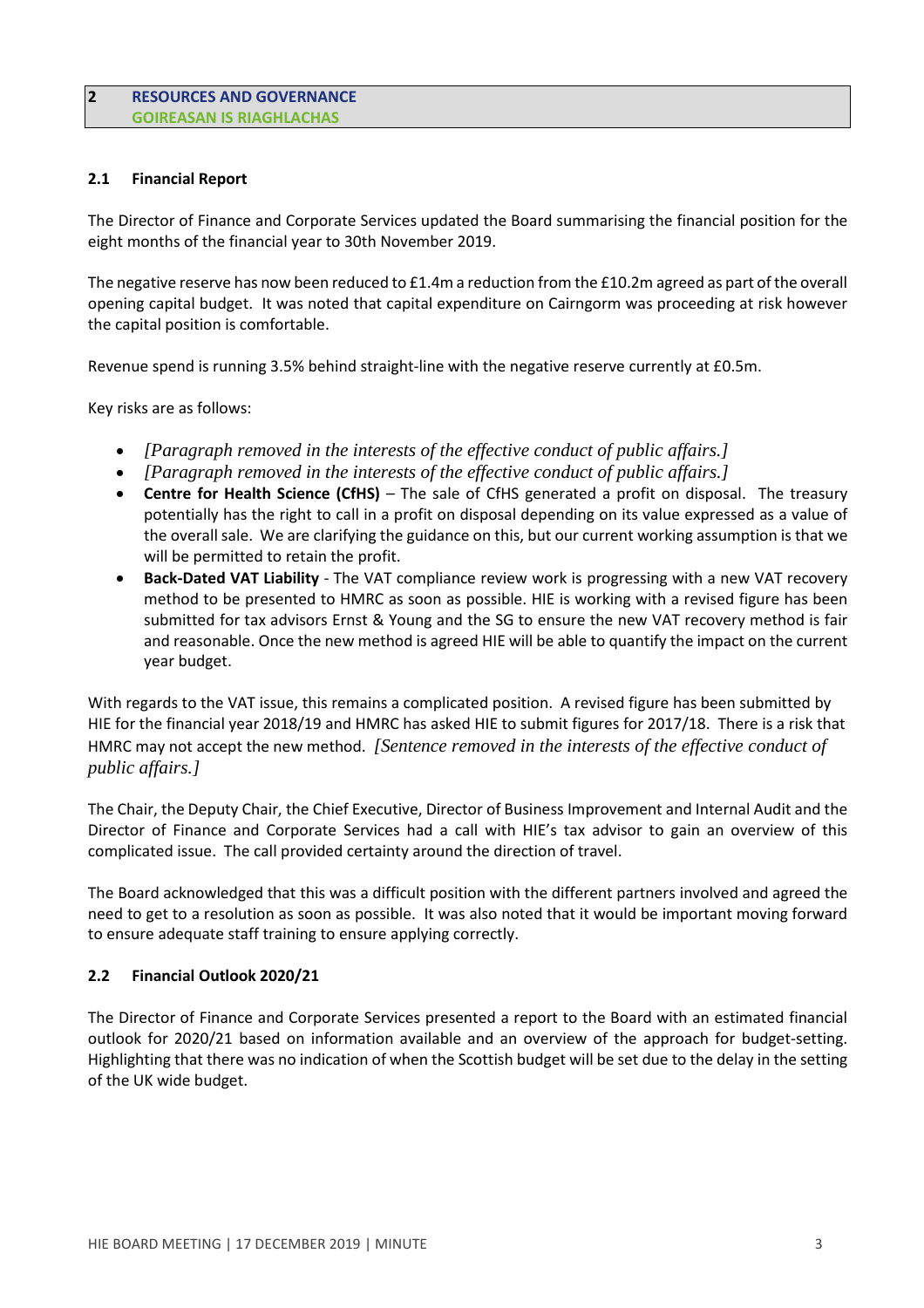There are two scenarios for the resource budget position for 2020/21, an optimistic and a pessimistic view. Following a call with Scottish Government (SG), the resource budget will be under pressure next year with a possible 4.5% reduction. A scenario where HIE has to absorb all costs would not be sustainable. An option to transfer between Capital and Revenue could be an option and a response is expected from SG on this. The resource budget will come under pressure from pay awards and VAT. The scenarios reflect the uncertainty on the VAT cost going forward under the new recovery method, which is still being finalised. CMSL operating costs and the masterplan will also impact

The Chair confirmed that there was a meeting planned with Mr Ewing the Cabinet Secretary for the Rural Economy and Mr MacKay the Cabinet Secretary for Finance, Economy and Fair Work in January 2020. The overall position may not be known until the budget is set by Westminster.

The Board asked about efficiency savings and the Director of Finance and Corporate Services outlined that savings have been made in relation to vacancy management, shared services and shared office space. It was also noted that the Business Transformation Programme was aiming to deliver efficiencies and support more effective delivery. A report on efficiency savings will be provided at a future Board meeting.

# **2.3 Risk and Assurance Committee 3 December – key points**

The Chair of the Risk and Assurance Committee (RAC) provided an update on the key topics discussed at the meeting of 3 December. This included Cairngorm and the Section 23 review by Audit Scotland, Space Hub Sutherland and VAT. Reassurances had been provided with regards to Finance Team staffing with a graduate appointment made and a further post under recruitment. The appointment of a new Risk Manager was noted with a review being undertaken into how HIE records and manages risk. A development day for the Risk and Assurance Committee had been arranged for 10 January 2020 which will be led by the Director of Business Improvement and Internal Audit. A progress report was received from EIS in relation to progress being made with Cyber Security accreditation. National Fraud Initiative was covered as well as a review of Board transparency around availability of agendas, minutes and papers to the public, this will complete in early 2020.

The Chair of the Risk and Assurance thanked all members and staff for their input throughout the course of the year.

It was further noted that in relation to the Nigg Court case, a letter had been sent to the Chair of HIE with regards to submitting additional information relating to this case and a request that this be brought to the attention of Audit Scotland and the HIE Board. It was noted that the case was being appealed by the pursuers and a procedural hearing was to be held in January.

#### **2.4 Risk Register**

The Director of Business Improvement and Internal Audit provided a brief update noting that the register will be updated re the Nigg Court case.

The Corporate Risk Register was presented to the Risk and Assurance Committee (RAC) on 3rd December in order to give them an up-to-date view of the current risk landscape. In addition, the RAC reviewed the Risk Management Business Improvement Initiative document that was previously considered by the Leadership Team and were supportive of the approach taken and recommendations presented.

#### **2.5 Strategy Session and Corporate Report**

*Lorna Gregson-MacLeod joined the meeting.*

The Board and Leadership Team participated in a strategy session led by the Interim Director of Strategy and Regional Economy and the Head of Planning and Partnerships.

*Lorna Gregson-MacLeod left the meeting.*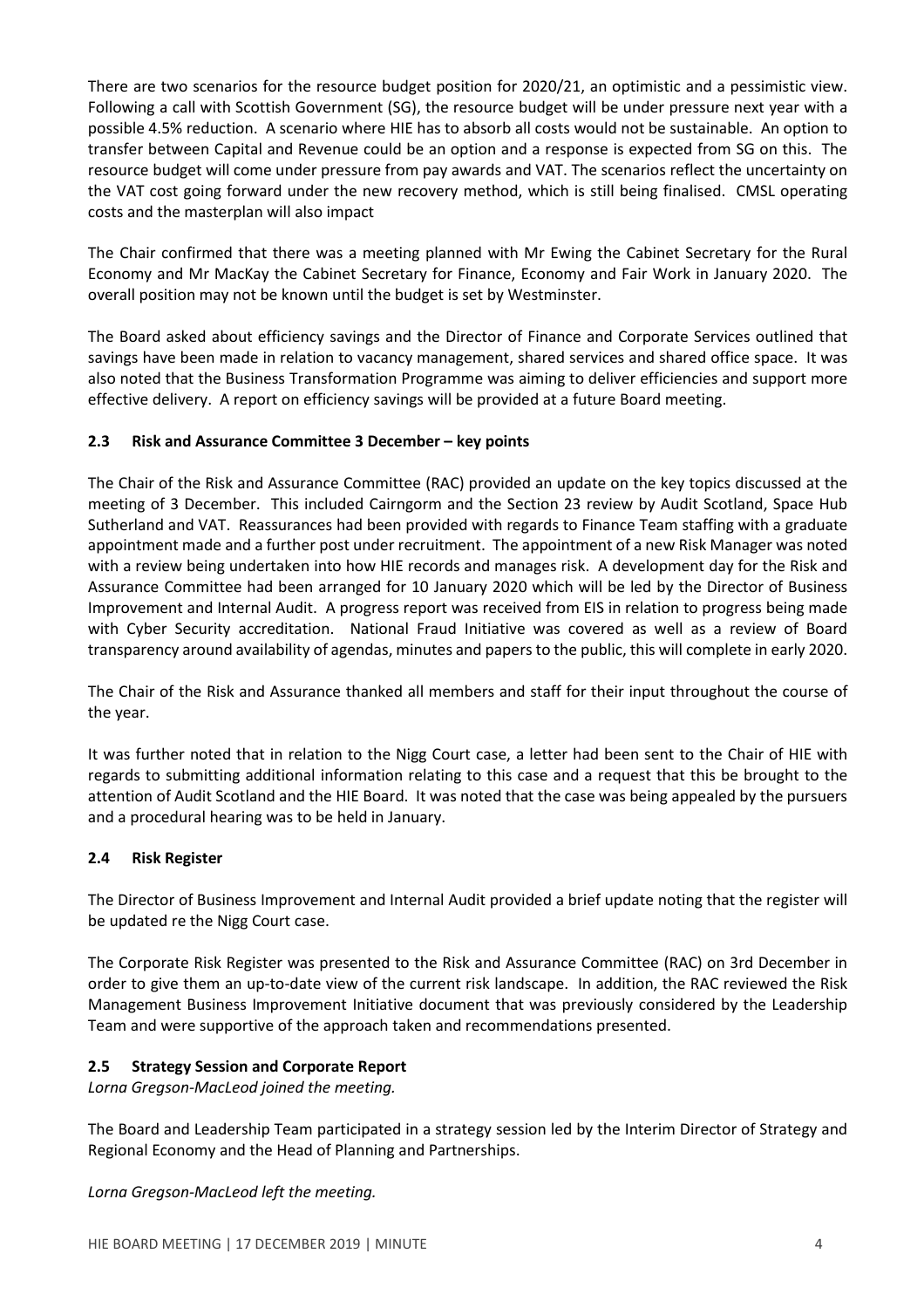# **3 INVESTMENT DECISIONS CO-DHÙNAIDHEAN AIRGEAD-TASGAIDH**

# **3.1 Inverness Campus North Bridge – Project Amendment**

*Ruaraidh MacNeil joined the meeting for items 3.1 and 4.3.*

The Project Director Inverness Campus presented a project amendment paper to the Board to provide and update on programme, risk, costs and funding in relation to the Inverness Campus North Bridge project, along with a summary of lessons learned. The key recommendations are 1) That the existing HIE Approval (HMS 9360617) is increased from £2,676,502 to £3,361,348 with a total recovery of £962,962 from SUSTRANS and HC. This represents an increase in the HIE approval by £665,884, which with the exception of retention would be incurred this FY; 2) That once the final report on the "Lessons Learned" workshop is available that the recommendations are reviewed and where appropriate incorporated into future projects and 3) A separate financial approval will be presented for approval to HIE LT to cover the £468,000 maintenance payment ahead of adoption of the bridge by Highland Council in circa March 2021.

A number of updates have been provided to the Board with regardsto this challenging project with the project Director confirming that work had now successfully commenced on the bridge. The Interim Chief Executive confirmed that a lessons learned exercise had taken place and a further internal workshop is due to be held to define specific areas of HIE action for this project and of wider relevance. The final output from this will be presented at a subsequent Risk and Assurance Committee.

The Board approved the recommendations made in the project amendment and acknowledged the update noting that the lessons learned review will be issued to the Risk and Assurance Committee with an update provided to the Board.

# **4 UPDATES CUNNTASAN AS ÙR**

#### **4.1 Cairngorm Mountain**

*Elaine Hanton joined the meeting.*

The Interim Project Lead – Cairngorm and the Director of Business Improvement and Internal Audit presented a short paper to the Board to provide an update on activities that have taken place over the two months since the last Board meeting.

Critical to the development of the Business Case and master planning is engagement with a wide range of key stakeholders. There has been considerable effort in the early part of November to engage with stakeholders including Scottish Government, CMSL Board, Public Sector bodies, Aviemore and Glenmore Community Trust, CMSL senior staff, CMSL staff and Cairngorms National Park Authority. Master planning is underway with the aim of completing by May 2020.

Focus remains on the development of the Outline Business Case and this will be brought back to the Board in February prior to submission to the Scottish Government. Early indications are that reinstatement would be the preferred option, but this will be tested as part of the business case options appraisal process. This remains a very challenging and high risk project and there are a number of interdependent activities in the programme critical path which need to align for the funicular solution to commence in summer 2020. It is noted that the project plan requires HIE to continue to incur costs at risk to maintain the critical path. In addition, a solution will require public sector funding of the infrastructure work and CMSL operating costs. If work on the Funicular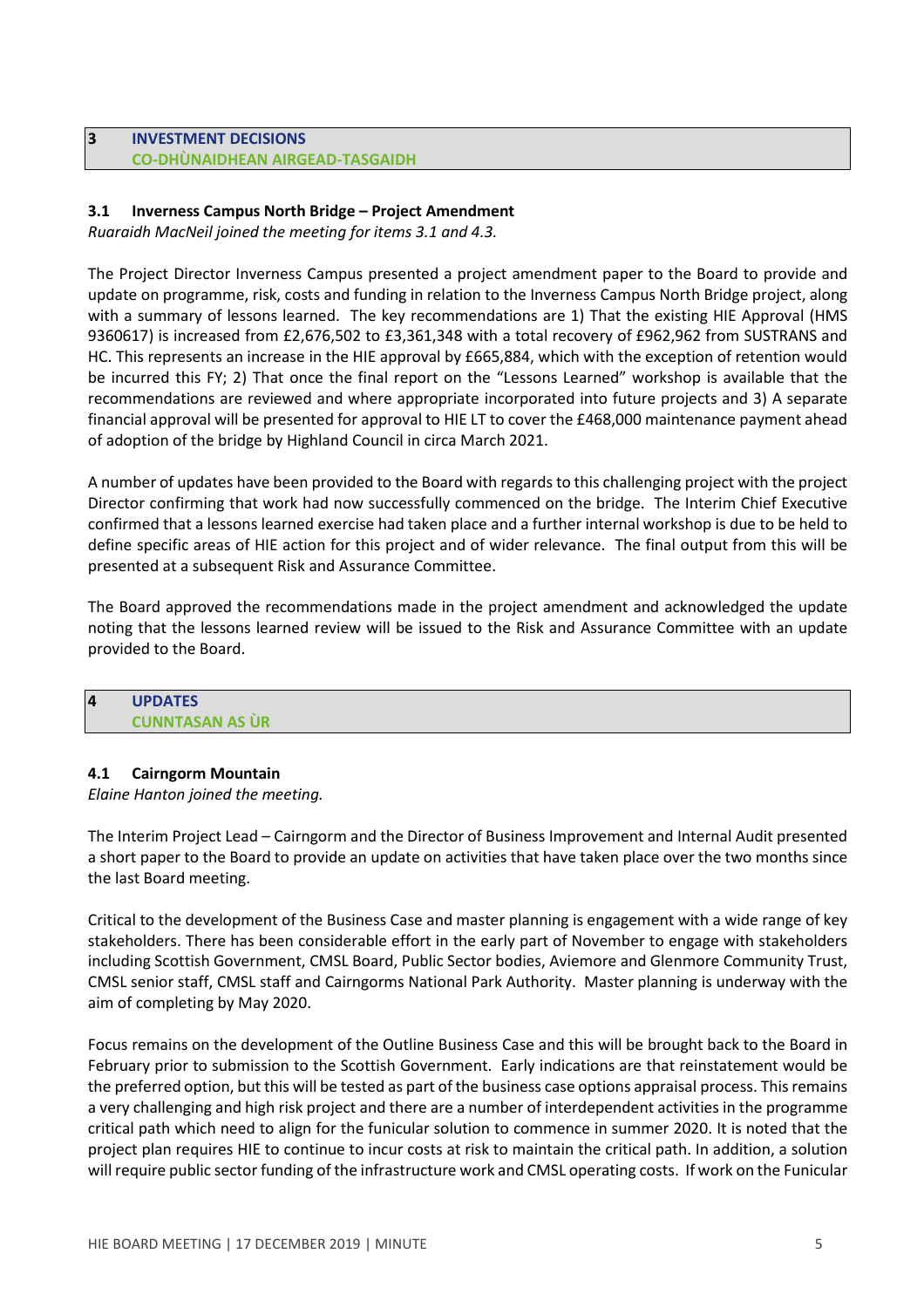can start in May 2020, it is still possible that this could be completed in one season however some costs need to be procured in advance and this will form part of the Outline Business Case.

As part of the Business Case development process, HIE's contractors, RSM, have started a process of identifying lessons learned both at Cairngorm previously but also from wider investments and global best practice in relation to ski resort operation. Work to date has included reviewing previous reports by Audit Scotland and the Scottish Parliament review into Cairngorm and running a workshop with HIE staff and CMSL's interim CEO. Going forward, RSM will facilitate further workshops with HIE and CMSL staff as well as undertaking a global best practice review.

HIE continue to recognise the high-risk nature of this project, the need to deal effectively with legacy issues and the significant public interest in HIE activity at Cairngorm. *[Sentence removed in the interests of the effective conduct of public affairs.]*

Meetings have taken place with Audit Scotland and HIE staff on 22 November and 5 December to commence the Audit Scotland Section 23 review. The target date for the publication of the review is 7 May 2020 prior to the Auditor General term of office ending. The Scottish Government is also looking to conclude their independent review of HIE activity relating to Cairngorm Mountain.

The Board discussed this in some detail and were keen to understand progress with the communications plan. It was confirmed that the communications team are working with CMSL and procuring additional PR and communications support. It was also noted that HIE will need to have a response ready if and when the Scottish Government report is published. The Board also reaffirmed the importance of following up the guarantees.

The Board thanked the team for their efforts and look forward to receiving an update and an outline business case in February.

# **4.2 HIE Space Programme Summary**

The Interim Director of Strategy and Regional Economy presented a short update on space-related activities across the HIE Region following on from a paper submitted to HIE Board in October.

HIE's Space Programme Board engages both separately and collectively with the key space projects within HIE, providing oversight, support and coordination. Ad hoc or project-specific space matters are routed through Martin Johnson as SRO for HIE's Space Programme, in accordance with HIE's space-governance arrangements.

The Scottish Government have stood up a multi-agency Scottish Space Programme Group (SSPG), to have oversight of space projects across Scotland, providing support and coordination. HIE is represented by Martin Johnson. The SSPG has been focused on supporting the development of an incorporated space industry body, which can potentially employ staff and take ownership of key aspects of development. SG and SE are considering providing pump-priming funding to SSIC for a 3-year period.

SSPG have been looking at Scotland's relationships with key bodies, such as UKSA, MOD, CAA, and NATS around key themes of regulation and partnering; key global industry players for trade and investment; and a forward programme of events that Scotland should have a presence at.

There are socio-economic opportunities for space across the Region, with colleagues engaged in supporting, working up the business cases for respective projects for investment of time and funding.

The Interim Chief Executive was encouraged by the Scottish Space Programme Group and their awareness of HIE decisions relating to space and the important role that the Scottish Space Programme must have in issues of national space infrastructure.

The Board noted the update.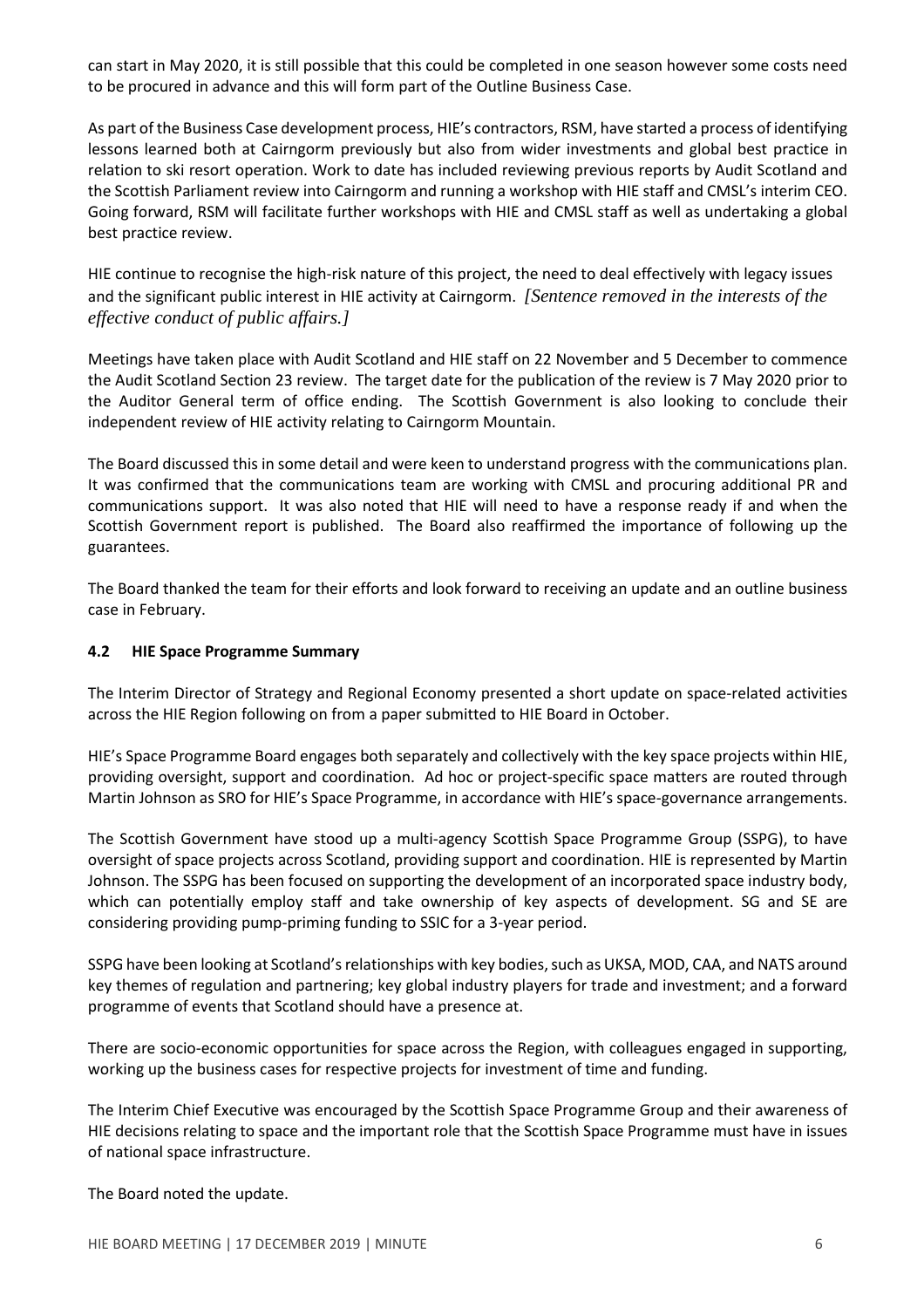- **4.2a** *[Paragraph removed in the interests of the effective conduct of public affairs.]*
- **4.2b** *[Paragraph removed in the interests of the effective conduct of public affairs.]*

# **4.3 The Centre for Health Science 2 (CFHS2)**

The Project Director Inverness Campus presented an update to the Board on this project. A paper for funding for the Centre for Health Science 2 (CfHS2) project was approved by the HIE Board in April 2019. The Board approved a budget of **£3.987m** sufficient for a building constructed to 'shell & core' standard, plus a further conditional £800k towards fit-out costs estimated at £1.6m on the basis that partnership funding could be identified. A number of factors that have emerged since April have necessitated a change in approach to the procurement of the project and its definition.

The intention is to create a national exemplar project, integrating academic healthcare research, delivery of clinical care to patients, and the creation of new commercial opportunities, products and services in health science and technology centre (the **triple helix**). The co-located elements from the three partners would be as follows: 1) NHS Highland – a 24-bed Elective Care Centre (ECC); 2) UHI - The UHI Life Science Innovation Centre and 3) HIE - a life sciences business incubator/accelerator. It was anticipated at the time of the April paper that all project funding would be in place by May 2019 and that construction could commence shortly thereafter, with a planned completion date for the building scheduled for Spring 2021.

The Target Cost came through in June 2019, HIE's portion of the building was presented at some 32% over the agreed budget, with the other partners, UHI and NHS Highland presented with similar unexpected cost issues. Despite an extensive Value Engineering exercise being instructed by the partners, as of October 2019 the Target Cost remained stubbornly high at some £573,000 (16%) over the original budgeted figure for HIE, with the other two partners again similarly challenged.

There are three possible options for taking this forward with the preferred option being that HIE procures a new building jointly with UHI, adjacent to a separate NHS Highland facility, potentially on plots 3, 4 and 5. This would provide potential economies of scale benefits for HIE and UHI and better value for money as well as strong interaction between UHI and HIE designed in, delivering the benefits in line the original vision. It is the intention that the project will be delivered within the original approved amount although this would be challenging due to the cost incurred to date and the time delay.

Instead of NHS Highland procuring a building on behalf all three partners (NHSH, UHI and HIE) under a Development Agreement arrangement, it is now intended that HIE will procure the building for itself and UHI, under a different Development Agreement. The original Health Facilities Scotland 2 (HFS2) procurement will continue for NHSH. The joint UHI/HIE building will be procured either through the SCAPE Framework, or through a full OJEU process. The building design will clearly have to change to accommodate two buildings rather than one. Although the project will involve continued close working with NHSH, the project governance, management and legal arrangements will reduce to two parties rather than three, simplifying matters and reducing risk. A new MoU between UHI and HIE is currently being drafted, plus risk register which will reflect lessons learned to date.

It is proposed that this be brought back to the Board in late summer 2020 with a full design and costs.

The Board asked if there would be additional costs. It was confirmed that an additional £200k would be required for design fees and that a case would be made to the Director for consideration for approval in December or January. This will be followed by a paper to Leadership Team in April / May 2020 and a paper back to the Board for a decision in August 2020.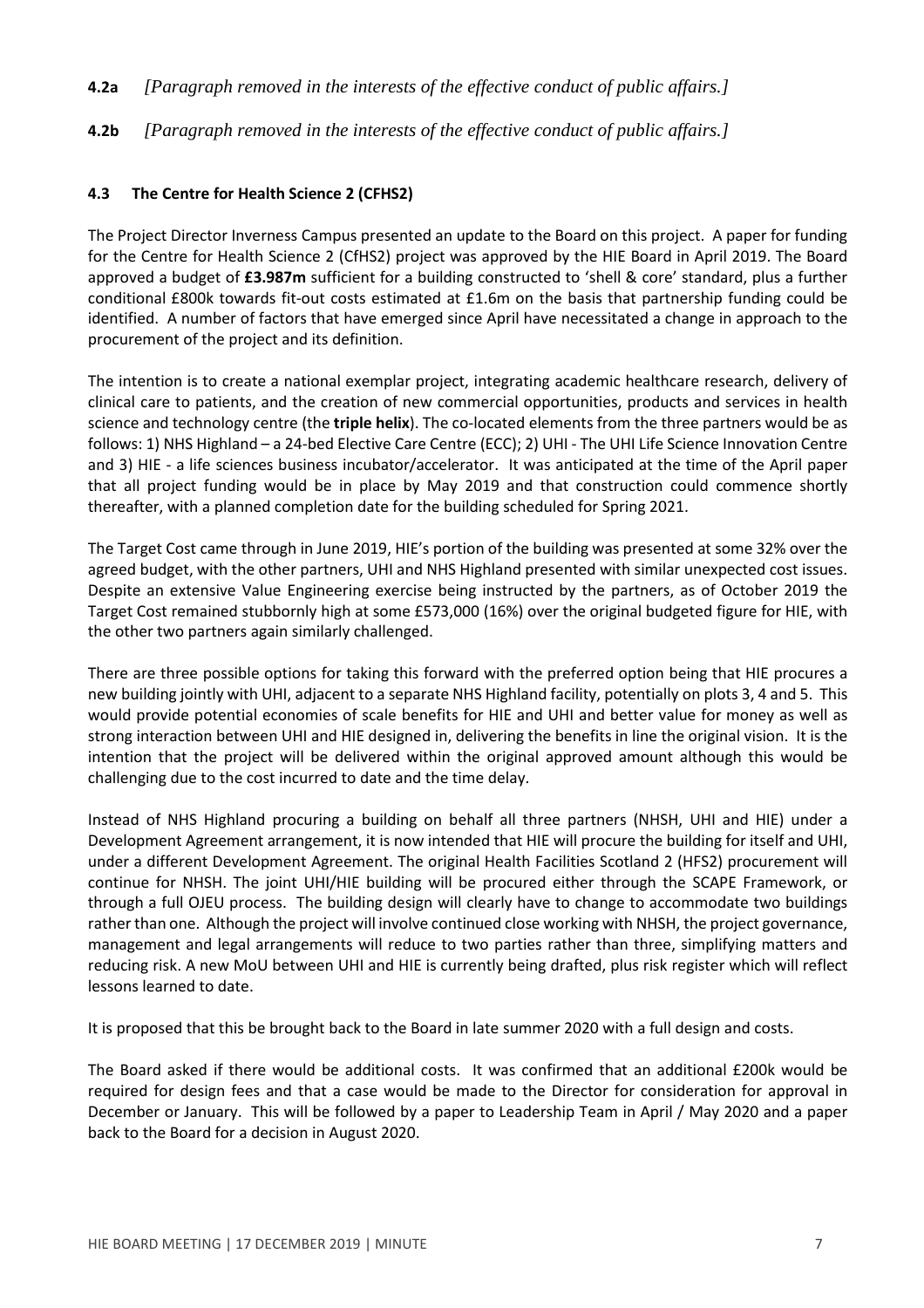# **4.4 Digital Connectivity in the Highlands and Islands 2020 and Beyond**

The Director of Digital provided a brief update on HIE's role in Digital Connectivity in the Highlands and Islands 2020 and beyond. By March 2020 HIE shall reach the end of the six year, £145m Next Generation Broadband (NGB) project which has pushed superfast broadband (24Mbps or above) to 81% of the homes and businesses in the region. HIE is also supporting Scottish Government's efforts to improve 4G mobile coverage beyond the coverage brought about by a combination of commercial investment and the UK Government funded Emergency Services Network. In addition, we are working in partnership with other local bodies to roll out full fibre networks to public buildings in Inverness, Fort William, Thurso and Wick through the UK Government funded Local Full Fibre Network project which promisesto unlock commercial delivery of gigabit fibre to homes and businesses.

Related to this is the Scottish Government's Reaching 100% (R100) programme to provide superfast (30Mbps or above) broadband to all premises in Scotland. The £600m procurement which is the main element of the initiative is close to contract signature.

It was originally expected that HIE financial contribution to the NGB project would be spread across the deployment period. However, it was agreed at an early stage that HIE's contribution would come at the end of the project. *[Paragraph removed in the interests of the effective conduct of public affairs.]*

The Interim Chief Executive confirmed that this was not a new funding requirement but a reprofiling of current budget.

The Board endorsed the paper noting that a paper will be presented to a future Board meeting once details have been finalised.

**5 ITEMS FOR INFORMATION CUSPAIREAN AIRSON FIOSRACHADH**

# **5.1 Business Panel Survey 5.1a Business Panel Survey - Infographic**

The report was noted.

# **5.2 HIE Publication Scheme Approvals List July – September 2019 5.2a HIE Publication Scheme Account Management List October 2019**

The report was noted.

#### **5.3 Any other business**

The Interim Chief Executive brought a request received in relation to BSW for the transfer of the shareholding of two brothersto a private equity fund, this would include the transfer of any funding obligations. The original decision was a Board decision therefore HIE is seeking approval from the Board to proceed with the transfer. The Board were comfortable with this and approved the request.

The Chair and the Board also thanked Morven Gibson for the great contribution she had made during her term as a Shadow Board member.

#### **5.5 Forthcoming meeting dates**

• January 2019 – Possible additional Board Meeting